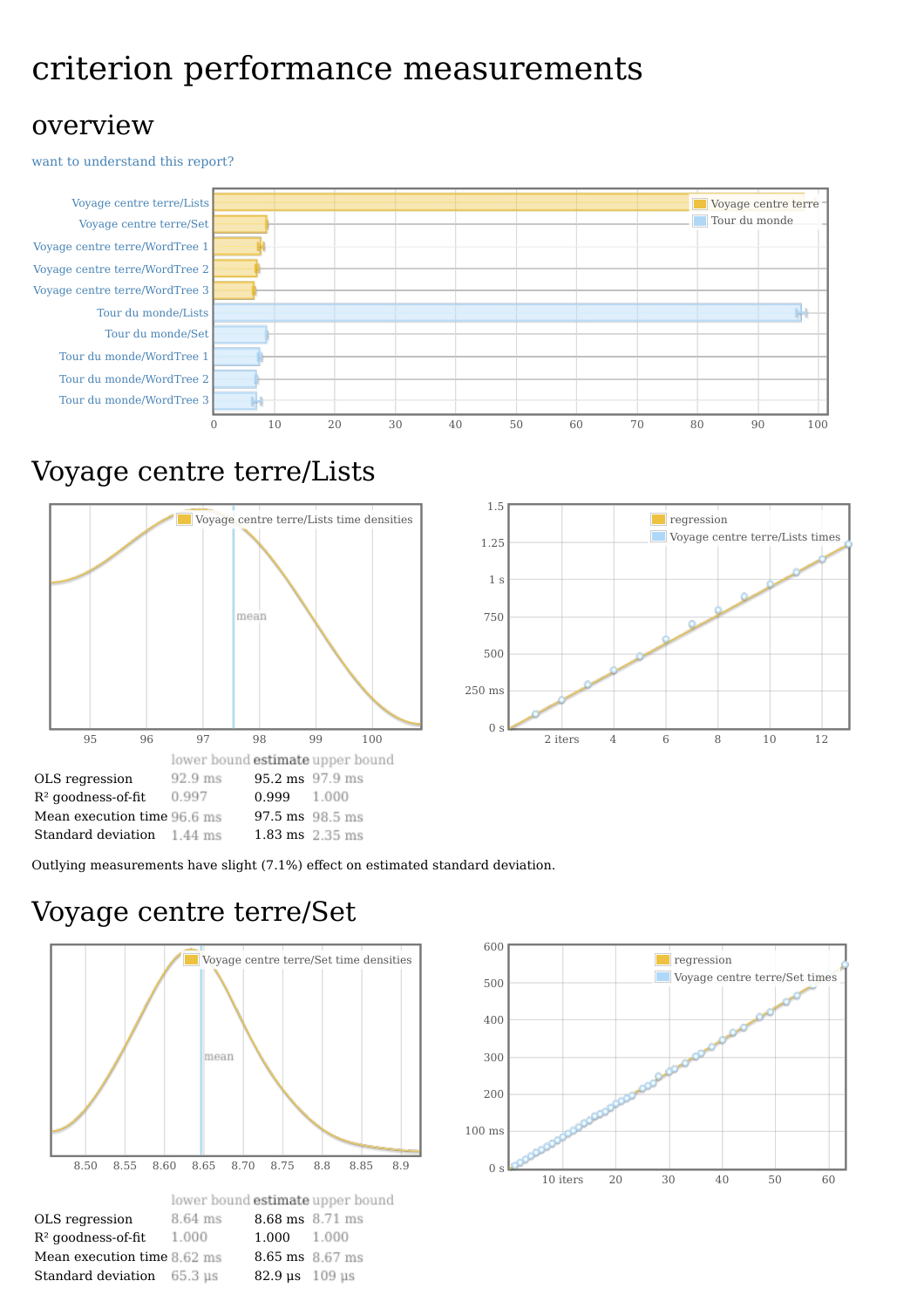# Voyage centre terre/WordTree 1





Outlying measurements have moderate (38.5%) effect on estimated standard deviation.

# Voyage centre terre/WordTree 2





Outlying measurements have moderate (20.2%) effect on estimated standard deviation.

# Voyage centre terre/WordTree 3



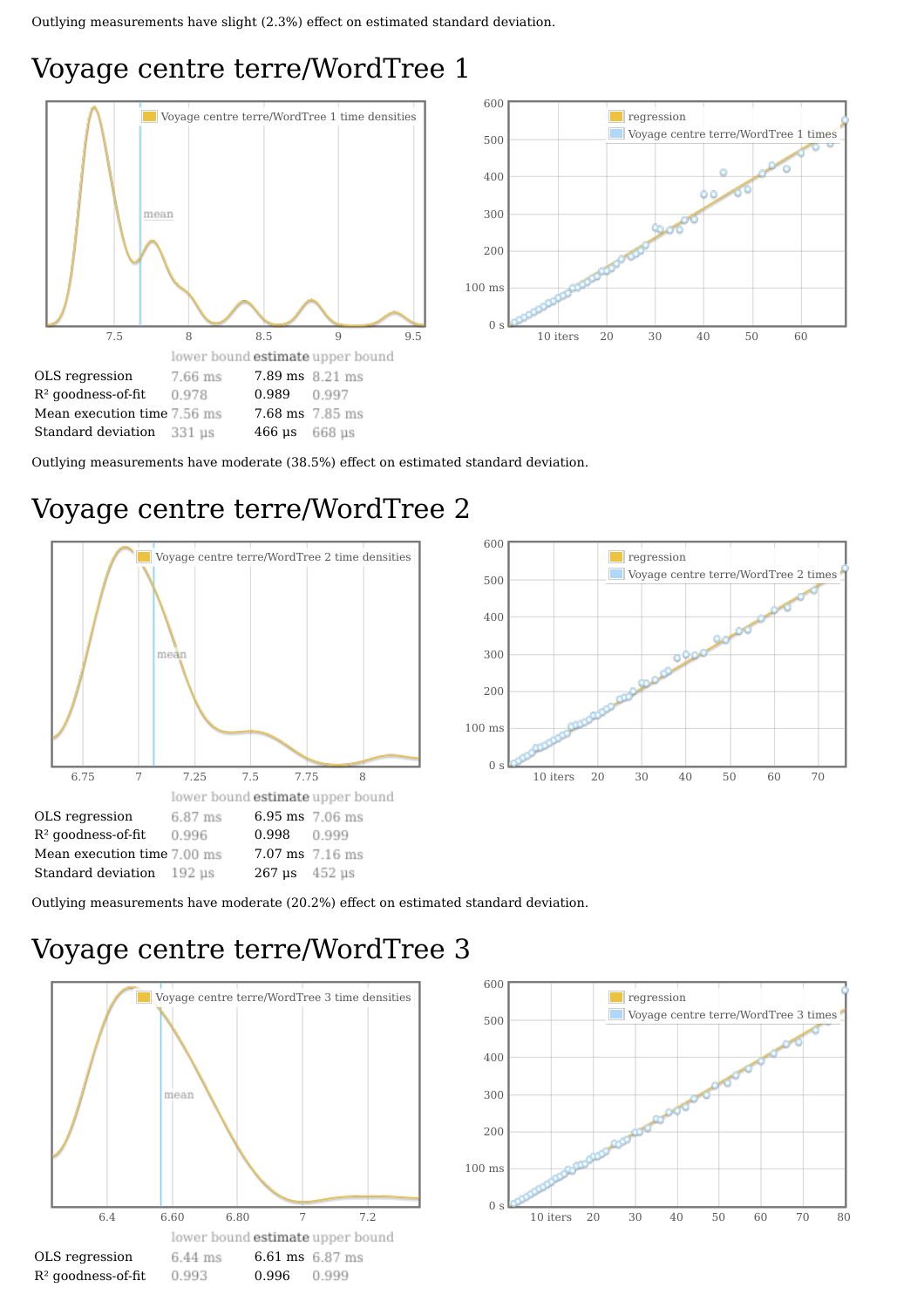| Mean execution time 6.52 ms |        | 6.57 ms $6.63$ ms       |  |
|-----------------------------|--------|-------------------------|--|
| Standard deviation          | 130 us | 189 $\mu$ s 277 $\mu$ s |  |

Outlying measurements have moderate (13.7%) effect on estimated standard deviation.

#### Tour du monde/Lists





Outlying measurements have slight (7.1%) effect on estimated standard deviation.

#### Tour du monde/Set





Outlying measurements have slight (2.2%) effect on estimated standard deviation.

### Tour du monde/WordTree 1



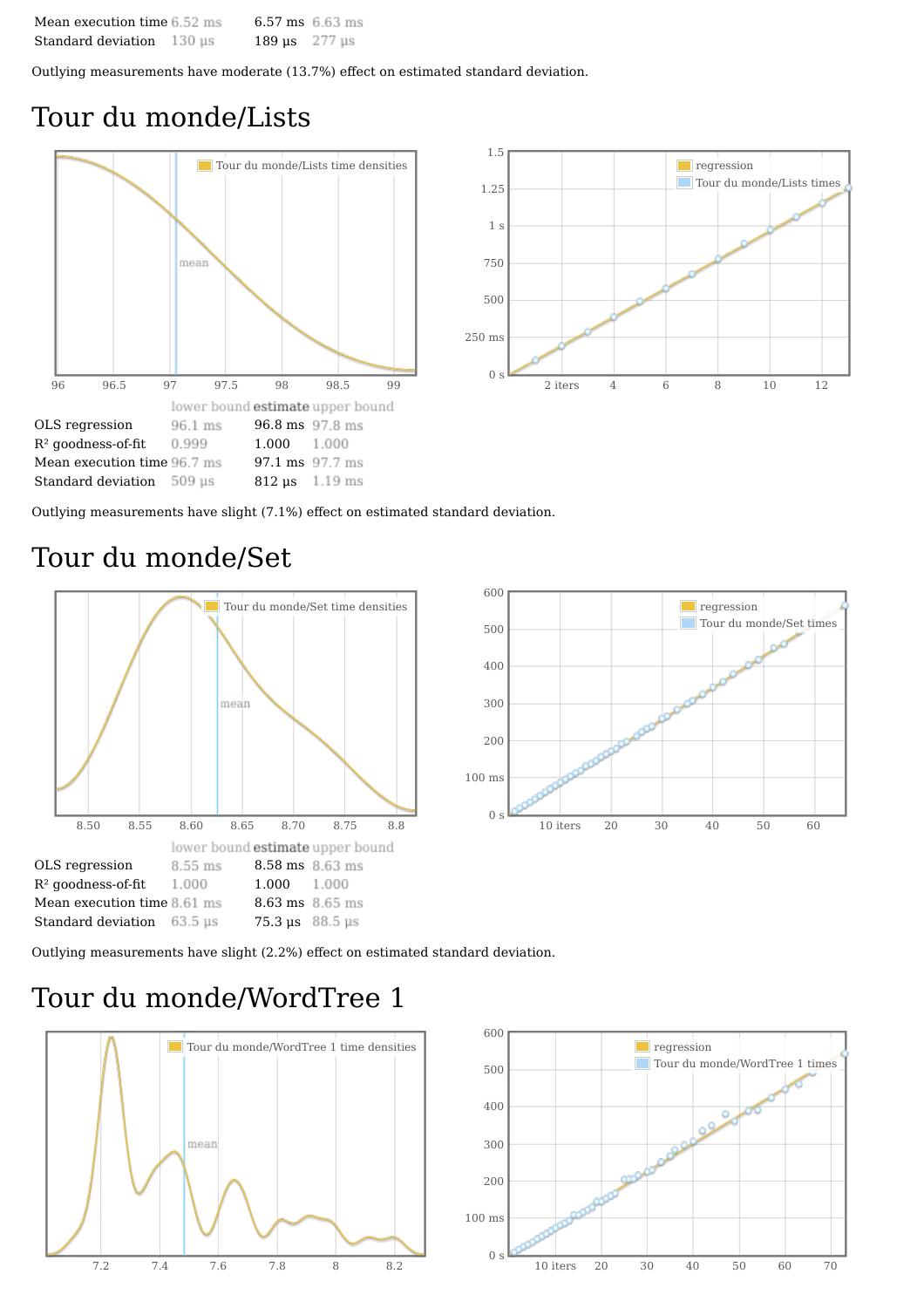|                             |         |                                             | lower bound estimate upper bound |
|-----------------------------|---------|---------------------------------------------|----------------------------------|
| OLS regression              | 7.44 ms | 7.53 ms 7.67 ms                             |                                  |
| $R2$ goodness-of-fit        | 0.995   | $0.997$ 0.999                               |                                  |
| Mean execution time 7.41 ms |         | $7.48 \text{ ms}$ 7.57 ms                   |                                  |
| Standard deviation 232 us   |         | $282 \text{ }\mu\text{s}$ 347 $\mu\text{s}$ |                                  |

Outlying measurements have moderate (20.6%) effect on estimated standard deviation.

## Tour du monde/WordTree 2





Outlying measurements have slight (8.0%) effect on estimated standard deviation.

### Tour du monde/WordTree 3



Outlying measurements have severe (68.8%) effect on estimated standard deviation.

### understanding this report

In this report, each function benchmarked by criterion is assigned a section of its own. The charts in each section are active; if you hover your mouse over data points and annotations, you will see more details.

- The chart on the left is a kernel density [estimate](http://en.wikipedia.org/wiki/Kernel_density_estimation) (also known as a KDE) of time measurements. This graphs the probability of any given time measurement occurring. A spike indicates that a measurement of a particular time occurred; its height indicates how often that measurement was repeated.
- The chart on the right is the raw data from which the kernel density estimate is built. The *x* axis indicates the number of loop iterations, while the *y* axis shows measured execution time for the given number of loop iterations. The line behind the values is the linear regression prediction of execution time for a given number of iterations. Ideally, all measurements will be on (or very near) this line.

Under the charts is a small table. The first two rows are the results of a linear regression run on the measurements displayed in the right-hand chart.